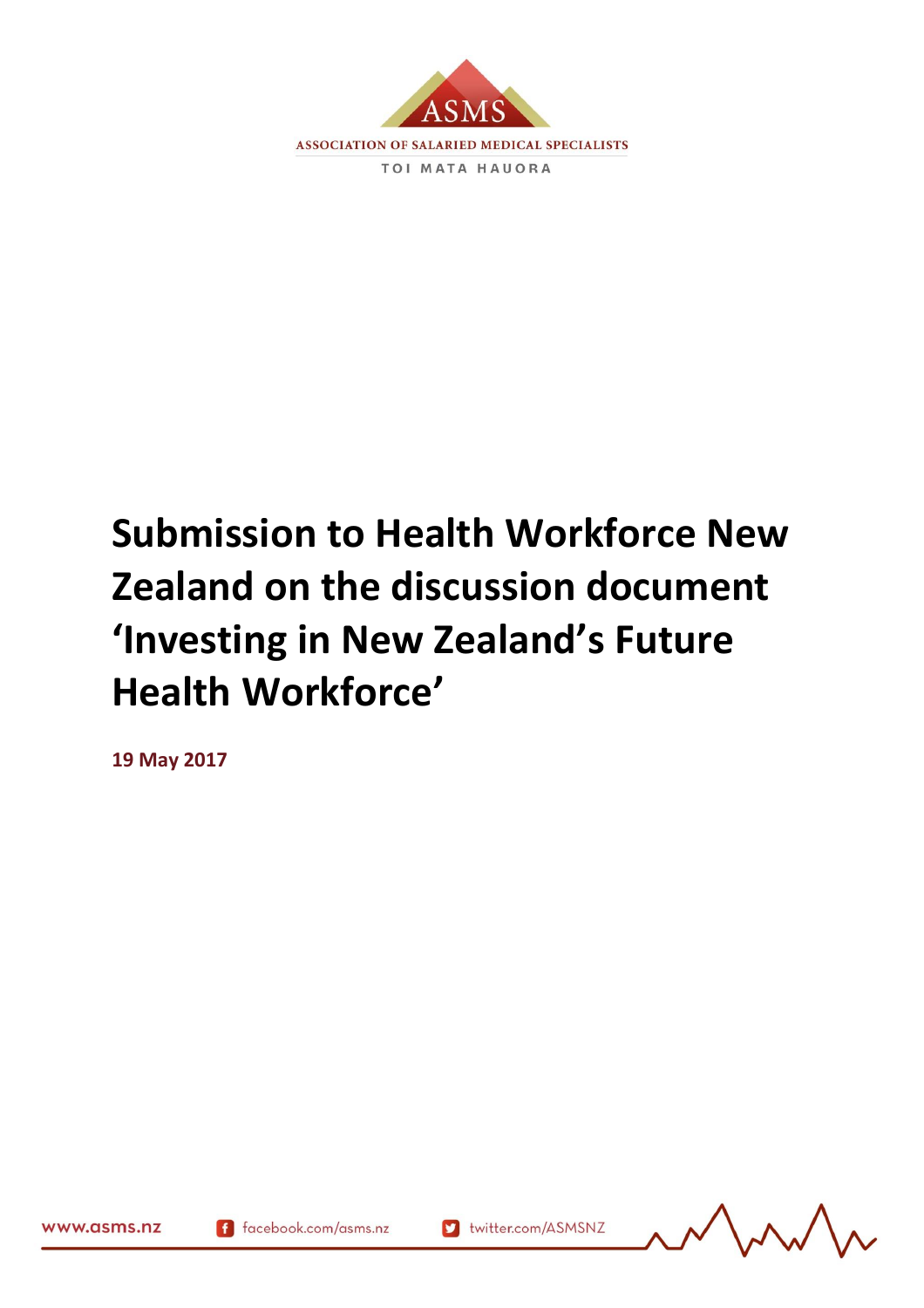# **Introduction**

The Association (ASMS) represents senior doctors and dentists (predominantly specialists) employed by District Health Boards (DHBs) and other employers of health care professionals, including the New Zealand Family Planning Association, ACC, hospices, community trusts, Iwi health authorities, union health centres and the New Zealand Blood Service**.** Our membership of over 4,400 members of whom over 4,300 are employed by DHBs (representing over 90% of permanently senior doctors and dentists employed by DHBs).

We appreciate the opportunity to comment on the consultation paper outlining a Health Workforce New Zealand (HWNZ) proposal on a new approach to funding postgraduate training. Given that the process for developing the proposal has not been open to broad public discussion until now (we note that submissions will be published on the Ministry of Health website) our comments are written in part to assist readers, including our members, who are new to the issue.

First, we would like to have noted that we have found the 'consultation process' to date – two national workshops for selected sector representatives, with lightly detailed background papers – disappointing on several counts. The medical and dental professions, in particular, and the health professions covered by the Health Practitioners Competence Assurance Act (HPCA Act), in general, were under-represented at the workshops and had only limited input into discussions. At some point in the process between the two workshops, without consultation or agreement with the medical profession, HWNZ unilaterally determined a shift from the funding formula for medical workforce vocational training to all the occupations covered by the HPCA Act.

The proposal raises more questions than answers and these were not resolved during the workshop discussions. The workshops were poorly managed. The subsequent consultation paper which describes the proposal as a 'co-design' is untrue (according to the other claimed 'co-designer', the DHBs). It is unclear why the decision was made by HWNZ to put forward its investment/disinvestment proposal for consultation above other models discussed in the workshops. Perhaps most concerning, we understand HWNZ plans to have their proposal confirmed in order to start implementation in July 2017, raising further questions about the validity of this consultation.

## **The proposal**

In essence, the proposal argues that the current health workforce is not well aligned to current and projected future health needs (with which we agree), and that this is because the current funding model for training passively subsidises DHBs for providing (mostly medical) training which is focused on areas of current service needs rather than areas where there is a need to "strategically invests in training to meet future needs". HWNZ's proposed solution is to better manage post-entry training by redistributing current training resources to areas deemed as having greatest need through a process of competitive tendering (with which we strongly disagree).

From our assessment, the proposal would be unlikely to achieve the stated aim of a future health workforce that is 'fit for purpose' and it presents a high risk of damaging unintended consequences as discussed below.

## **The perceived problem**

Government priorities have been identified as Maori health, older people, children, mental health and addictions, primary care, disability support, long-term conditions (obesity and diabetes), and bowel cancer. Under current post-entry training regimes, there are not enough trainees to produce the future workforce that is needed in these priority areas. It is argued that this is due in large part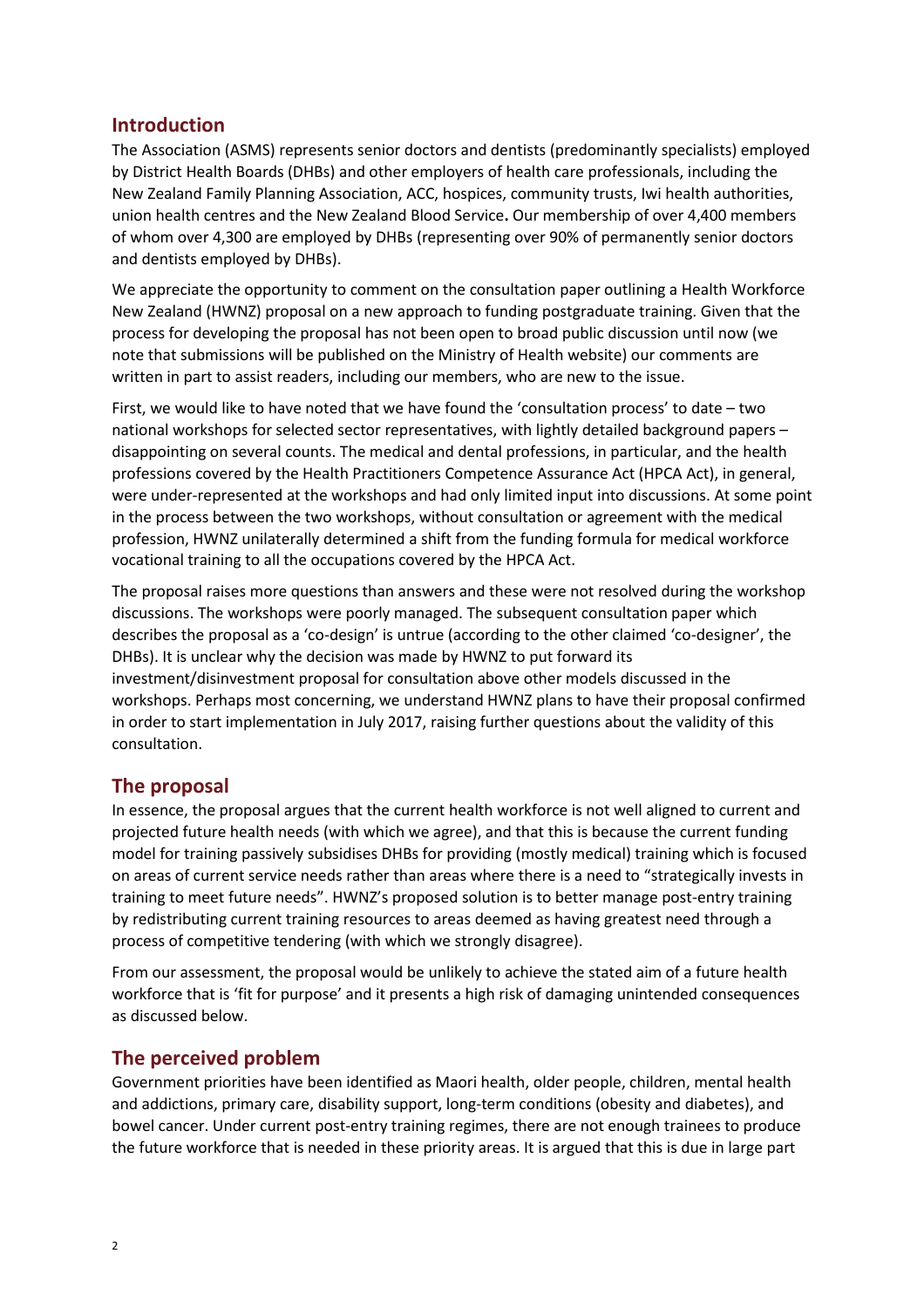to the way training is funded – that is, "[subsidising] employers for a portion of the training costs … based largely on historic and current hospital-based service needs" (p 4).

## **The proposed solution**

Priority areas for post-entry workforce training would be identified in a 'PHARMAC-like' process model where training investment decisions are based on a range of factors including government health priorities, workforce trends and measures of unmet need. A 'rolling proportion' of HWNZ training funding would be contestable each year – open to bidders from both public and private sectors. Contestability for training funding is seen as a means of addressing the current tendency for providers (usually DHBs) to use the funding for the trainee workforce needed to meet extant service needs rather than in the identified priority areas.

Current funding, which is described as biased towards postgraduate medical training, would shift towards more postgraduate education for nurses, midwives and allied health professionals and unregulated health workforces. Because the proposal is based on a fixed budget, areas for funding 'disinvestment' would need to be identified by HWNZ.

## **The problem with the 'problem'**

In making its case for change, HWNZ fails to take account of a number of critical issues. They include:

### **Long-term specialist shortages across the board**

There is no doubt that some specialties are facing more severe shortages than others, and therefore there is a case for giving some priority to investing more in those specialties, including increasing training positions. But when the 'investment' is dependent on training funding being taken from another part of the workforce, understanding that specialist shortages exist across the spectrum of specialties is fundamental to the discussion.

The evidence for this has been provided by ASMS in a series of studies analysing qualitative and quantitative data on workforce and workplace dynamics. ASMS surveys of its membership, for example, have indicated a workforce under significant stress. One study found many senior medical officers (SMOs) routinely go to work when they are sick because there is insufficient staffing cover for them to take sick leave. Another study assessing the extent of fatigue found 50% of respondents reporting symptoms of burnout. A further national study found a quarter of respondents intended to leave either medicine or DHB employment within the next five years. While age was a major factor, other factors including work pressures and work satisfaction were also frequently cited as reasons for their intentions to leave.

Other recent studies of DHB heads of department indicate clinical workload pressures mean many SMOs cannot find adequate time for non-clinical work, including time for their own continuing medical education and professional development, as well as time for training and supervising other medical staff. Summaries of the finding of all these studies are provided in Appendix 1, with links to the study reports.

These studies consistently show the SMO workforce as a whole is inadequate; workforce shortages are not confined to a few relatively small specialties, as is suggested in the document. While the numbers have been increasing, it is from a low base by international standards and the growth rate of the New Zealand population of aged 65 and over (24% since 2009/10), who it is estimated account for about 40% of government health spending, is just one indicator of the extent of growing health need.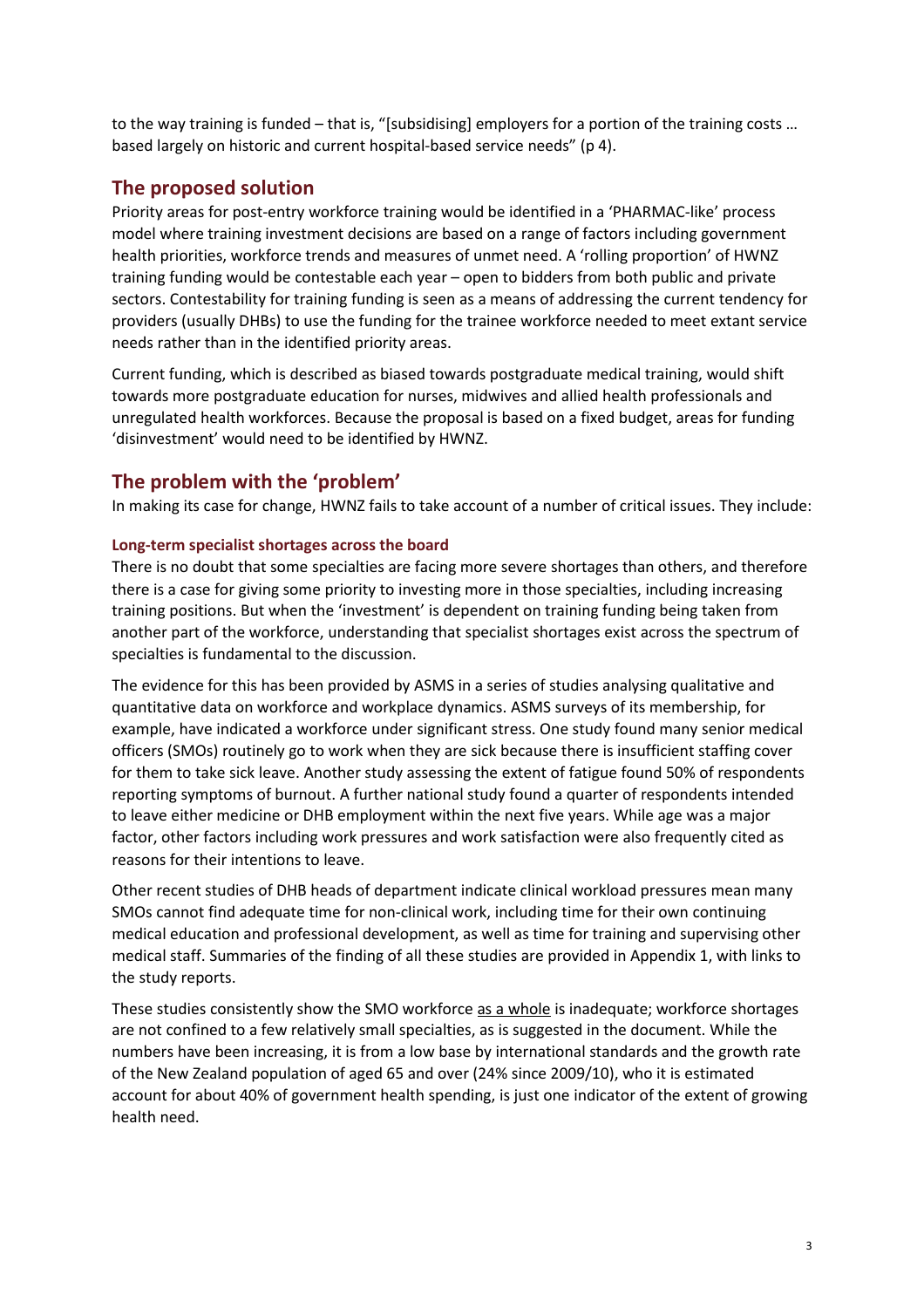The effects of SMO shortages are many and varied but they include increasing clinical workloads squeezing out SMOs non-clinical time, such as time for training and supervision. This was recognised in the Resident Medical Officer (RMO) Commission report of 2009 $^\circ$ . As noted earlier, SMOs are still struggling to find time for training and mentoring, as well as time for activities such as continuing professional development, which for some SMOs may include a need for developing teaching and communication skills in often high-pressure environments. The flow-on effect of these time restrictions impedes good-quality teaching and mentoring. This in turn can influence the decisions RMOs make in deciding on the specialty in which they wish to train.

A literature review of medical career decision-making found role models and mentors have been consistently identified in overseas research as an important influence on trainees' choice of specialty. An Australian survey of doctors already in specialty training, found 55% (2331 out of 4222) of respondents citing 'influence of consultants/mentors' as a factor influencing specialty choice.<sup>2</sup> Another large Australian survey of specialty choices of doctors undertaking vocational training found the most important extrinsic factors were the 'atmosphere/work culture typical of the specialty' (72% of respondents), 'work experience since graduation' (64% of respondents) and 'opportunity to work flexible hours' (55% of respondents).<sup>3</sup>

Similar results have been found from more recent surveys of medical students and those in PGY1 using the Medical School Outcomes Database.<sup>4</sup>

What the evidence tells us is that while the reasons why medical graduates choose a particular specialty are complex, the workplace environment and the quality of training and mentoring are key factors.

As the RMO Commission points out: "Senior medical staff need to be recognised for their roles as supervisors and educators. Moreover, government and health service providers need to recognise that quality education and supervision take time, and the allocation of appropriate funding.

#### **RMO workforce capacity**

Despite increases in medical school intakes, OECD data show New Zealand has one of the lowest numbers of medical graduates per head of population (27th lowest of 34 countries in 2014), and much of that investment is lost by the time medical graduates become specialists.<sup>5</sup> Within seven years of graduating, a quarter are lost to New Zealand; a third are lost by year 10 post-graduation.<sup>6</sup>

#### **The effects of immediate health need on services**

Increasing health needs are acknowledged by HWNZ. However, it does not adequately consider the immediate effects of this on our health services, including increasing acute admissions which have contributed to increasing rates of hospitalisations per 1000 people (an increase of 13% between 2004/05 to 2013/14)<sup>,</sup>. This is reflected in increasing emergency department admissions across the country, with many DHBs recently reporting record attendances and signs that attendance rates will continue to increase.<sup>89</sup>

At the same time, there is growing evidence of substantial unmet need, not confined to a small number of specialties deemed priority areas for HWNZ's proposed 'investment' but across a wide range of specialties. General surgery, for example was given as a hypothetical case for disinvestment in an earlier HWNZ paper (not released publicly). Yet recent first specialist assessment (FSA) data indicate general surgery is consistently among the group of specialties with relatively high numbers of patients being returned to the care of their GP because they do not meet the DHB treatment threshold.<sup>10</sup> Recently published research indicates nearly one in 10 adult patients are not able to access the hospital treatment they need, while one in four are not accessing primary care.<sup>11</sup>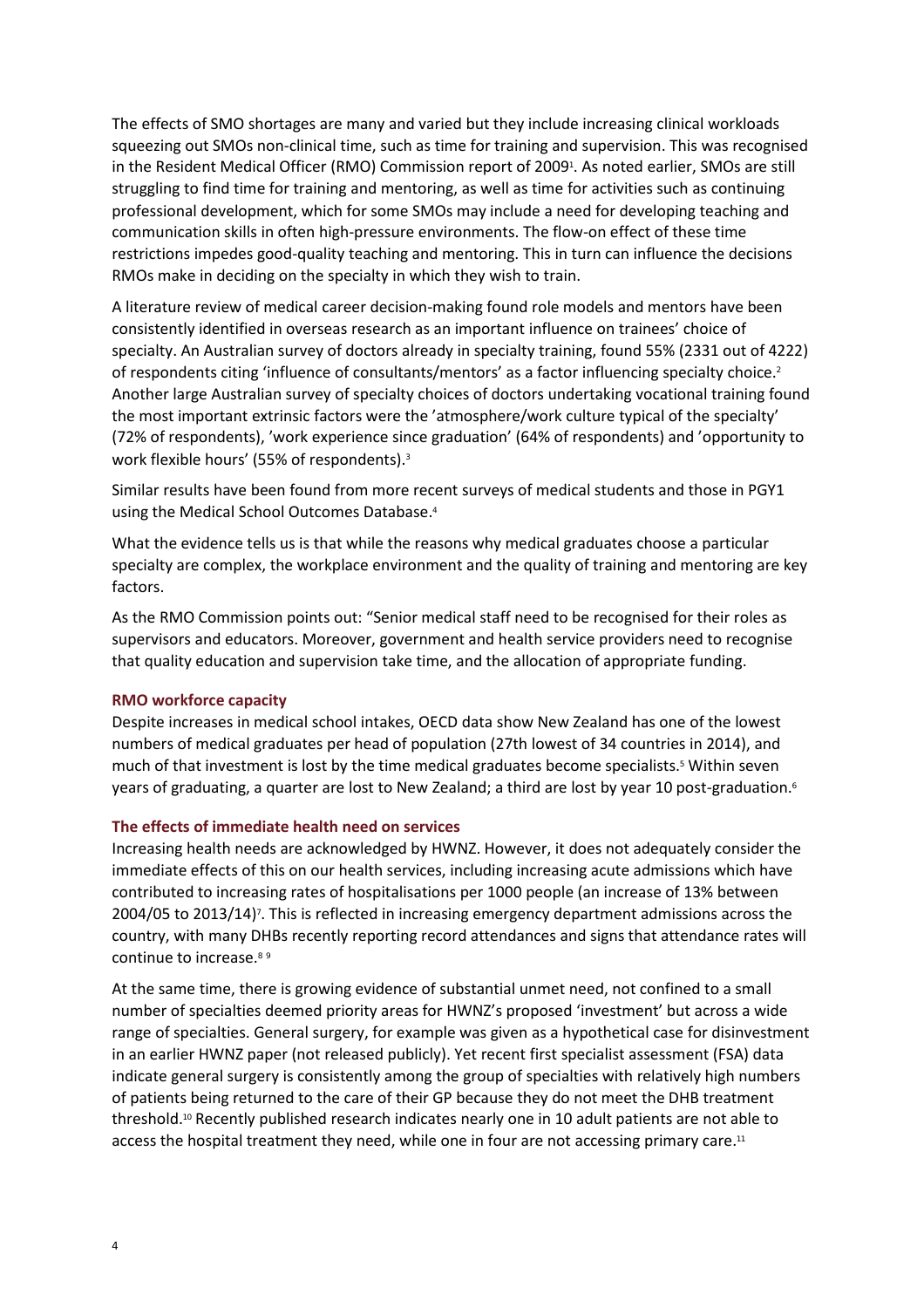## **The effects of government policies**

Government policies require DHBs to give priority to immediate health care needs in specific areas, such as elective surgery and emergency departments (which have implications for specialties throughout the hospital), and provide care and treatment sooner and closer to home, but at the same time require DHBs to operate in within tight budgets. The effects of these fiscal policies are indicated in a recent Treasury report which gives a green light on financial performance to only half the country's DHBs and comments that, "Some DHBs look to be sweating their assets and underfunding repairs and maintenance to help balance their books."<sup>12</sup>

As an example of how funding constraints have impeded attempts to address specialist shortages in one of HWNZ's recognised vulnerable specialties (palliative care), as at the beginning of this year there were just nine fully funded palliative care training rotations in the country. However, maximum training capacity, were funding available, is 14 posts. This could be increased even further to 19, were it not for the lack of specialists available in the regions to be supervisors.<sup>13</sup>

No consideration appears to have been given by HWNZ to working with government to ensure vocational training funding increased as the number of medical graduates have increased.

In summary, the tendency for DHBs to focus their training around immediate service needs rather than areas where services are especially vulnerable is a downstream effect of a range of factors such as those outlined above.

# **The problem with the 'solution'**

Notwithstanding that the proposed solution does not address the issues discussed above, meaning any attempt to "ensure that the workforce will meet the future needs of the healthcare system" (p 4) will face the same obstacles, our assessment of HWNZ's proposal is that it is unworkable. More concerning, it involves a high risk of damaging unintended consequences.

First, the often-used term 'investment approach' is a misnomer. The approach being proposed is as much a 'disinvestment' approach.

To assess accurately how much investment is needed in a particular specialty in the competitive 'return on investment' model being proposed, requires much more data and information than HWNZ possesses, or indeed any bidder for the contracts would possess. While there is much evidence that investment in the specialist workforce in general would achieve health and financial benefits,<sup>14</sup> a precise cost-benefit analysis, specialty by specialty, across different providers, including the costs of training, the impacts on service delivery and the costs to wider society, as well as other factors such as unmet need, as is being prosed, would require sophisticated intelligence and sophisticated monitoring of contracts, both of which – even if they could be achieved, which is highly unlikely – would be enormously costly. The administration cost of this proposal is not considered.

HWNZ's idea of a PHARMAC-like agency to determine where workforce investment is to be made does not bear scrutiny. Making decisions based on the known costs and efficacy of medicine is vastly different to making decisions on the range of factors discussed above.

While HWNZ claims this unworkable idea would involve a 'transparent' process, the 'disinvestment' process would be undertaken by HWNZ, which the document says 'needs to be' transparent but makes no attempt as to how that might happen. Disinvestment decisions would "take into account government health priorities, improved workforce supply and demand models, sector intelligence of emerging technologies, changing models of care and areas of unmet need". Specialties considered for disinvestment would be assessed for their impact on service users, the health system and wider society.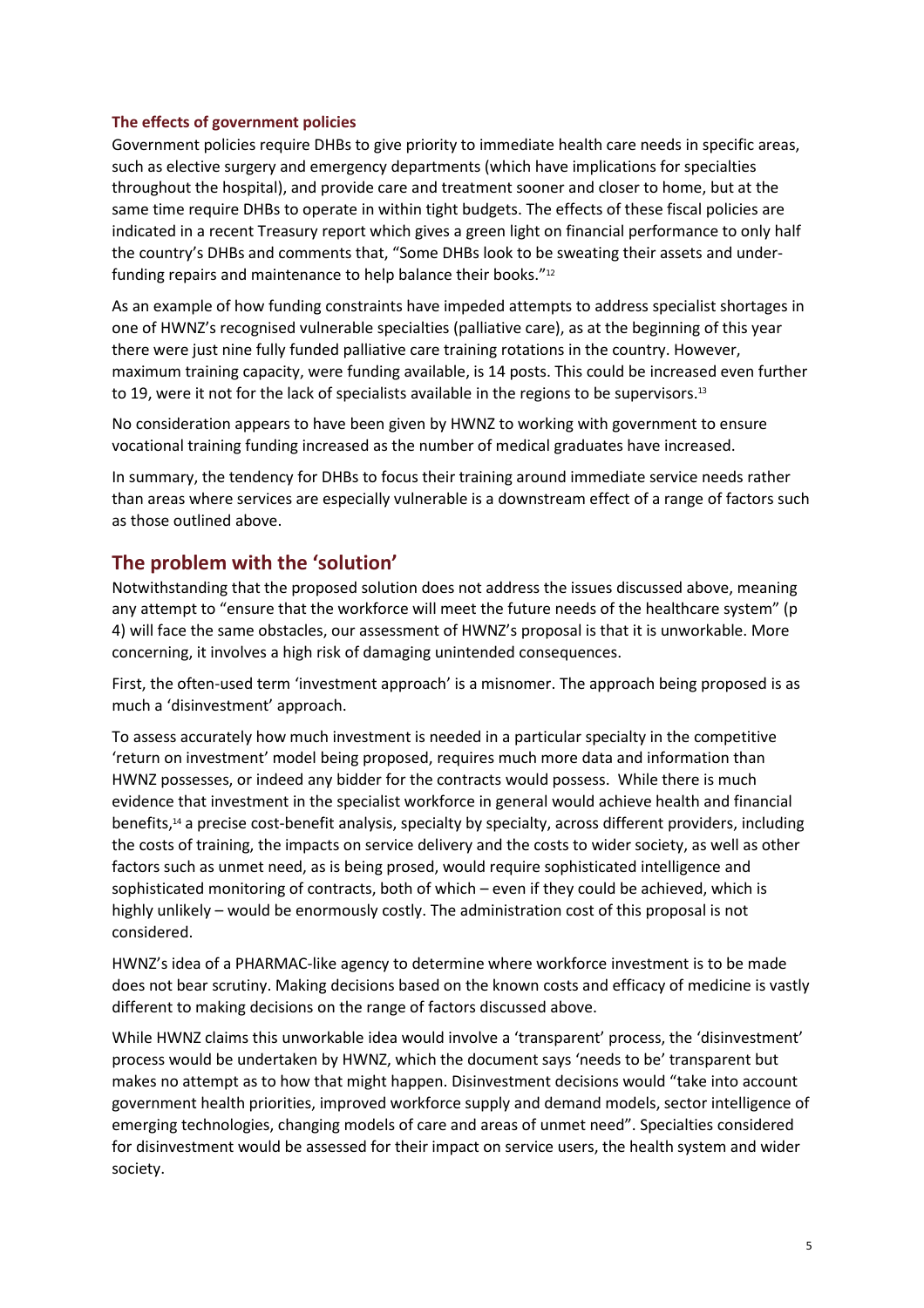The consultation paper demonstrates ignorance on 'models of care', a term which has validity but is increasingly used as a throwaway line or slogan to describe something that has little or no bearing on or likeness to what it means. Among real models of care there are enormous differences between their scopes, including those that are service specific, those that are hospital-wide, those that are between community and hospital care, and those that are between DHBs. In this context of high variability there is no natural commonality in time spans of a model of care and no connection with the time span for medical and dental training. In fact, many models of care are about how the specific workforce is utilised rather than how many should there be in that workforce.

Again, all this would require an extraordinary level of sector intelligence – and ongoing high costs – which HWNZ does not have. Technological change, for example, could potentially reduce demand for health services and lower costs or, just as easily, generate increased demand on the health sector and raise costs. But there is no standardised measure of technological change by which it can be factored into health service projections.<sup>15</sup> Health workforce planning is notoriously difficult to undertake with any degree of certainty, and HWNZ's knowledge of the prevalence of unmet need falls well short of what is needed, let alone understanding and measuring its effects. FSA data, for example, do not consider factors such as unmet need for primary care.

The risks of disinvesting in specialty areas that are deemed, through a vaguely outlined process, to require fewer resources, are obvious. Given the current state of the specialist workforce described above, any disinvestment is likely to create further service gaps than already exist, affecting access to timely treatment, which in turn has health, social, financial and wider economic costs. The resulting additional stress in the workplace is likely to impact on the quality and efficiency of the service and on staff retention.

The unavailability of disinvested specialties as a career choice for medical graduates will likely result in an increase of graduates leaving New Zealand, thereby wasting the considerable investment made in their education and training.

The proposal to extend current funding for post-entry medical training to a range of other disciplines will logically see more disinvestment than investment in medical training. HWNZ explains the 'investment pool' will depend on the ability to disinvest in some areas 'or justify and obtain new funding'. However, HWNZ's record to date in doing the latter, despite there being strong cases to be made for increased funding, does not give us any confidence in the likelihood of new funding being obtained.

In the event of a specialty becoming more vulnerable and under increased stress due to disinvestment, remedial measures are likely to require recruitment of international medical graduates (IMGs) from overseas, contrary to HWNZ's aims of reducing New Zealand's heavy reliance on IMGs. Stabilising the specialty would be far from straightforward given that many IMGs do not remain in New Zealand for very long.

The proposal to introduce competitive tendering for contracts will create fragmentation in the system and is contrary to the aims of the New Zealand Health Strategy, which calls for greater collaboration and a 'One Team' approach to service delivery. The likely high administration costs of assessing and monitoring contracts is not considered in HWNZ's proposal, let alone the costs of supporting bidders, as described in the proposal, and the costs of developing much deeper and wider levels of sector intelligence than exists currently.

Furthermore, the effect of making part of the training funding contestable each year would introduce a great deal of uncertainty into service planning and would require increased demands on senior doctors in continually having to justify training positions.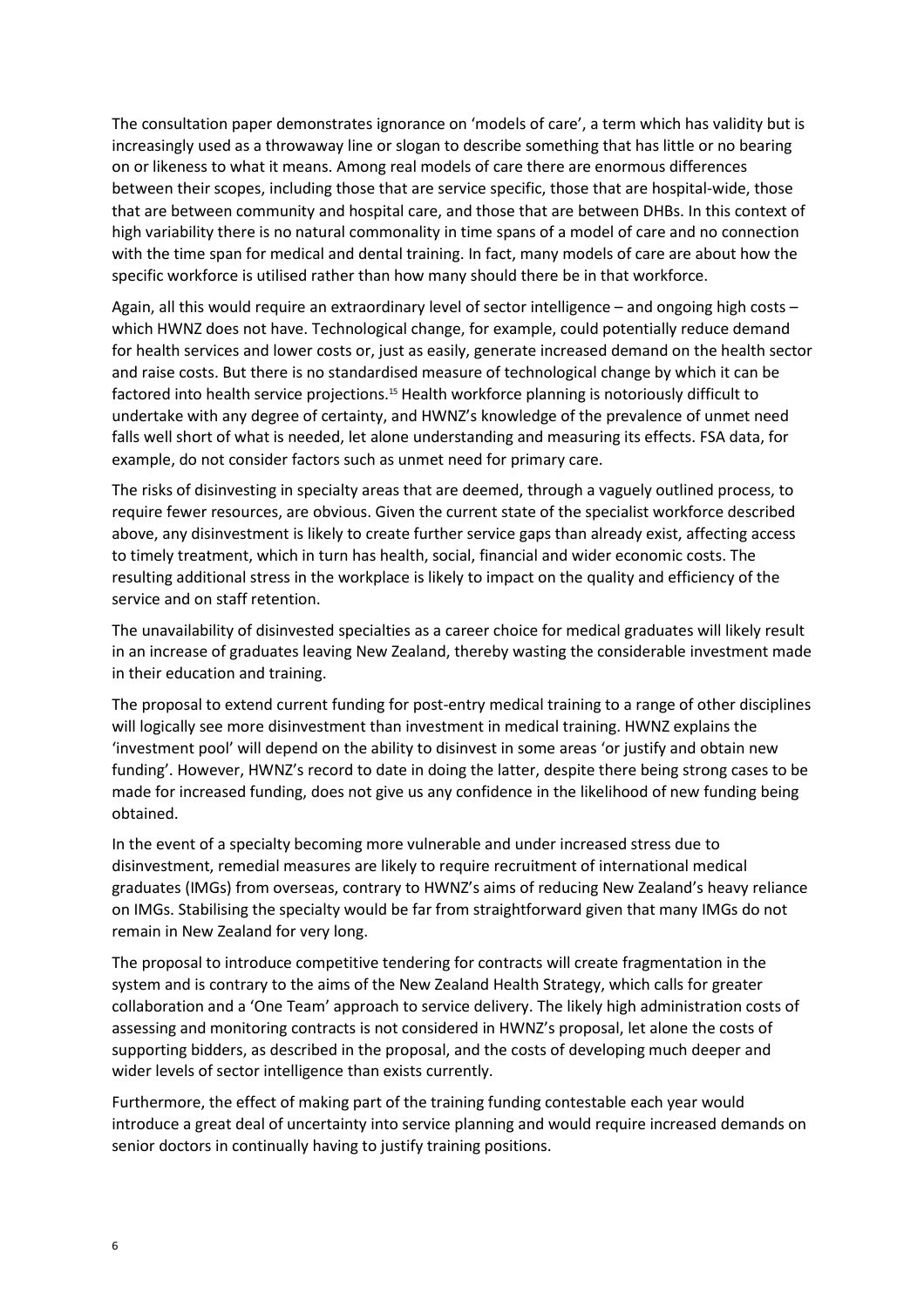As a general comment, the quality of the consultation document falls well short of what should be expected from an agency such as HWNZ, especially given the proposal's potentially profound effects on the delivery of our public health services.

Many assertions are made but with no evidence to support them. The proposal contains no references. It is often vague, often referring to amorphous 'changing models of care', for example, and in parts is incomprehensible and confused. Among the examples is the assertion that, on the one hand, investment decisions would be based on comprehensive data on such things as unmet need, emerging technologies and changing models of care; on the other hand, the document suggests that in order to have a better understanding of all these factors, an investment approach is needed.

The document also states that, "an essential prerequisite to inform investment decisions" is the development of a national health workforce strategy "that clearly sets out a vision, principles, and key themes and identifies national strategic priorities. Work on the national strategy should begin as soon as possible, incorporate co-design, and build on work such as service forecasts, measures of met and unmet need, and dynamic workforce forecast models."

In other words, in an Escher-like depiction of endless stairs, an investment approach requires a national strategy which requires the sector intelligence produced from an investment approach.

We do, however, support the proposal for such a strategy. It is well overdue. And we recommend:

- That it takes into account the underlying workforce issues outlined in this submission.
- That it is used to make a 'business case' for better investment in the health workforce overall.
- That it recognises the considerable benefit to the quality of training for doctors and dentists that the current apprenticeship model provides where training is highly integrated with service provision.
- That it recognises that the exigency arising out of service provision, reinforced by the safer hours' requirements of the multi-employer collective agreement covering resident medical and dental officers, by itself significantly determines the numbers and types of registrar positions.
- That it recognises that the current funding model has not restricted numbers trained in the larger vocational scopes of practice, noting for example the encouraging increase in general practitioner registrar posts.
- That it recognises that the main difficulties in respect of medical training are around smaller specialties where the current funding model focusing on service provision is too blunt an instrument to address such needs.
- That it recognises the high quality of training and output which should be built on, not undermined, including refinement to address particular needs (eg, palliative care and dermatology where the system needs to be more directional because registrar positions in these small specialties are less likely to be considered a priority for service provision), rebalancing between generalism and sub-specialism, and with the engagement to be led by those who do the training.
- That, in respect of medical vocational training, HWNZ engage with the Council of Medical Colleges over how best to refine the current model, including being more directional where training needs do not sufficiently match up with DHB service needs. The Council's approach is considered, pragmatic, practical and born out of much more experience than those who have designed this proposal.
- That it recognises the importance of the funding model having low rather than high transaction cost, avoiding 'bureaucratic capture'.